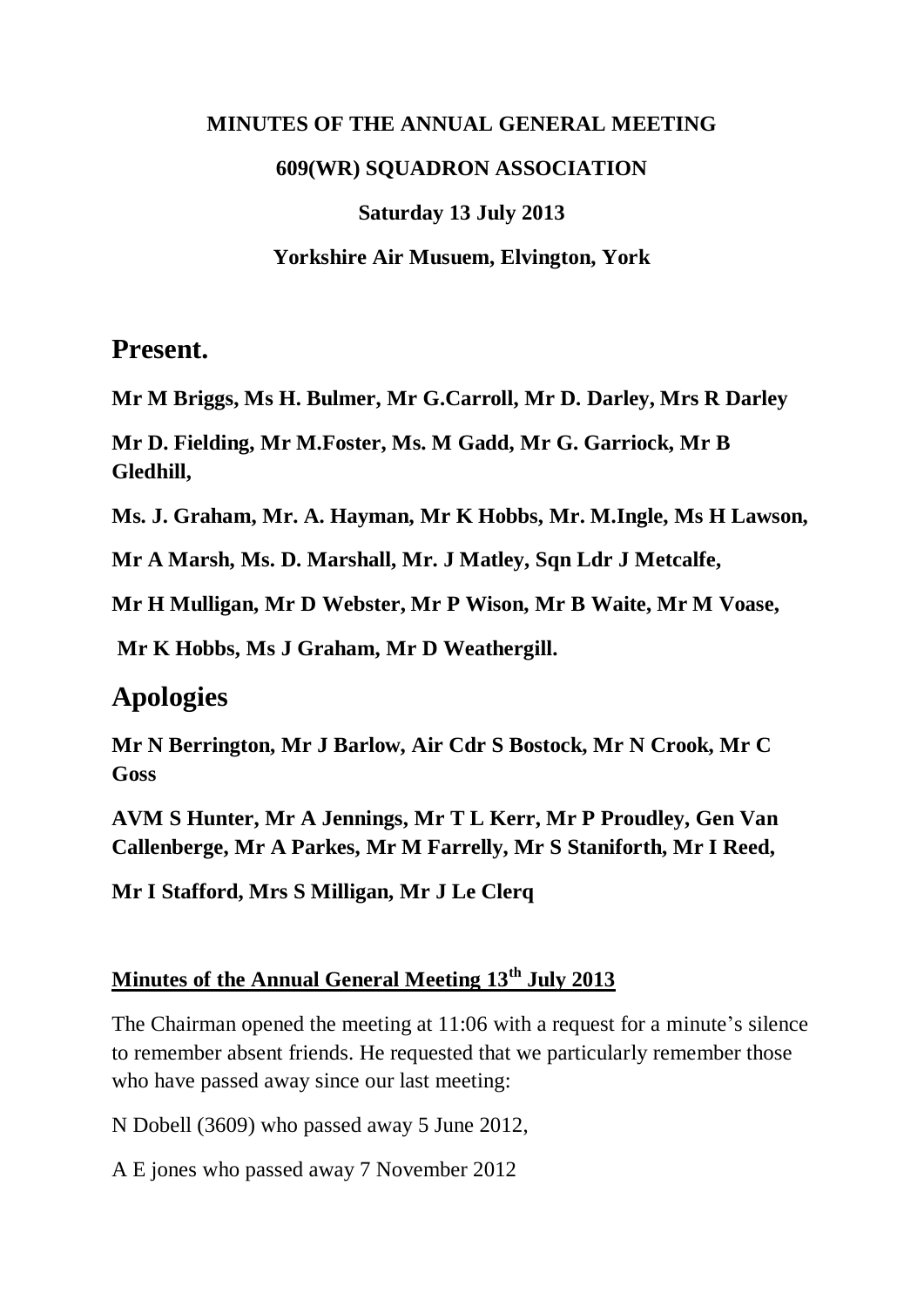A W Smith who passed away 6 March 2013.

The Secretary then moved onto the minutes from the AGM at Yorkshire Air Museum on the 23 June 2012. There were no matters arising from these minutes. The Secretary requested that they be recorded as a true record.

Proposed – Jeff Metcalfe

Seconded – Mike Foster

#### **Chairmans Report.**

- Association Membership The Chairman voiced his concerns over a lack of new members. He advised that from the new 609 Squadron persepective the training weekends had been de-conflicted to allow new Squadron members to attend Association meetings. His view was that the new Squadron membres were not interested in joining the Association , or for that matter any Association. We currently have a membership of 106 paying members and he was talking to 613 Sqn Association about possible amalgamation of the two Associations.
- Future Reunions It has become apparent from feedback from Association members, that the current location at Elvington was too expensive and not value for money.

It was decided to discuss this under AOB and consider a vote on moving the venue to either RAF Leeming or to the St George Hotel, Middleton St George.

Hugh Mulligan suggested conducting a survey of the membership with regards to the change of venue.

The Chairman again reiterated that with regards to future meetings he was looking at amalgamating with another Association – either 603 or 611 Squadron.

Mike Foster suggested that the Association look at possibly University Air Squadrons or Senior Air Training Corps Cadets for membership.

Leeds/Bradford Airport Memorial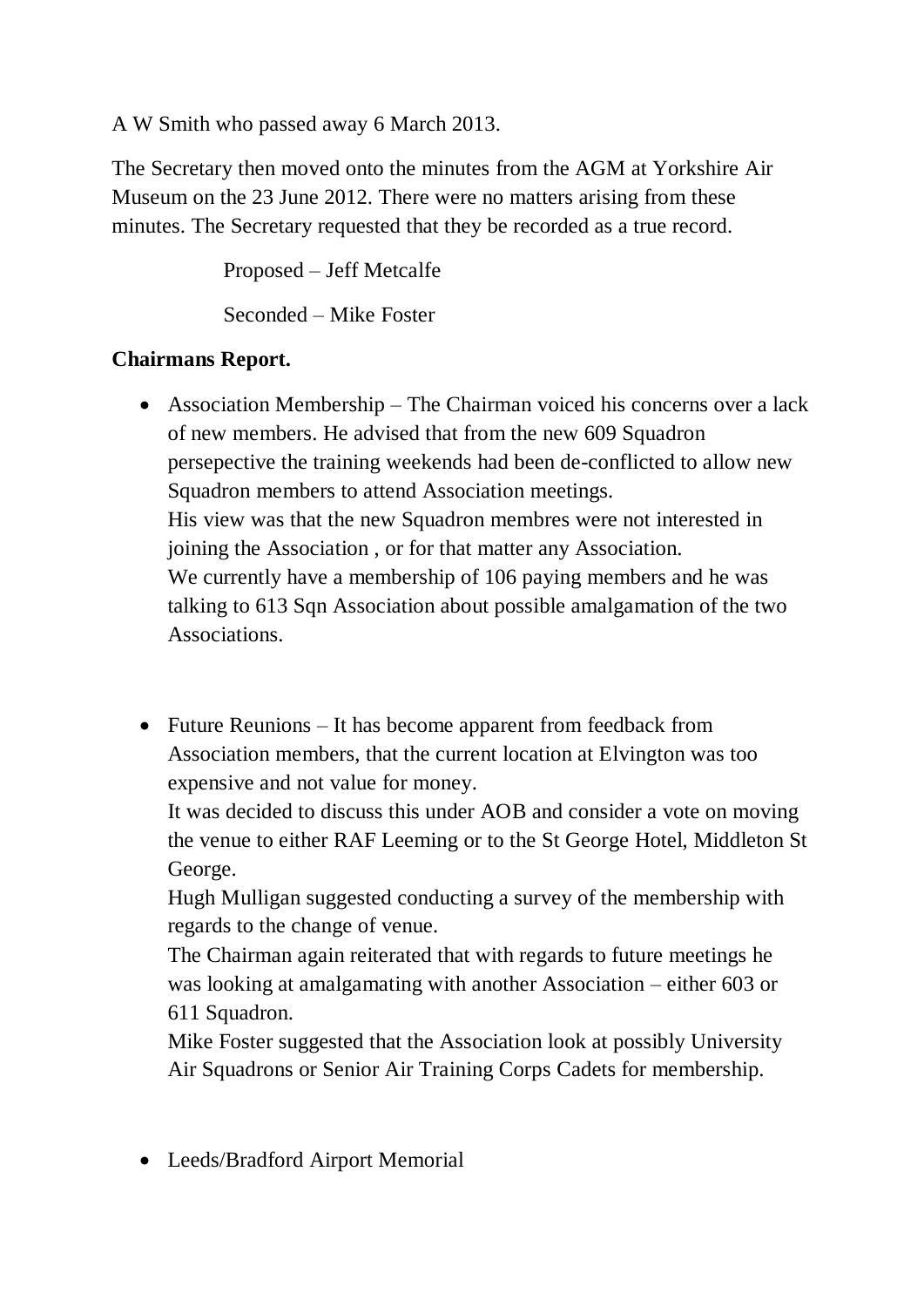The Chairman thanked David Darley for his stirling efforts in getting the old memorial refurbished and relocated at the Airport to a site which can now be seen by everybody going airside and also for getting a second memorial installed at the Airport on the terminal side of departures, this new memorial incorporated the whole Squadron History from inception up to the modern day 609 Squadron.

 RAuxAF Memorial – The Chairman made a request fro a donation from the Association to assist with the refurbishment of this memorial – this was moved to AOB.

#### **Secretary's Report**

Began my report by saying it had been a steep learning curve juggling employment, military commitments and duties as the Secretary, went on to thank Hugh Mulligan for his assistance when I became stuck/di not know where to go for information.

Have dealt with several enquiries in the past year, both from the UK and abroad with some success, and stated as in the past it is down to the oracle knowledge of Mark Krame, David Darley and Jos Le Clerq that we have been able to offer up answers on these enquiries.

I went on to state that the Highlight of the year for me was the unveiling of the Memorials at Leeds Bradford Airport as it had given me a chance to meet some of the "Old and Bold" of 609, a true honour.

Alan Hayman

#### **Treasurer's Report**

The Treasurer reported that it was quite on the financial front for the Association during 2012 with expenditure being for "run and maintain" purposes. As a consequence our income exceeded our expenditure by £796.92.

Again, as a reflection of the financial situation, the number and amounts of donations to the Association were small.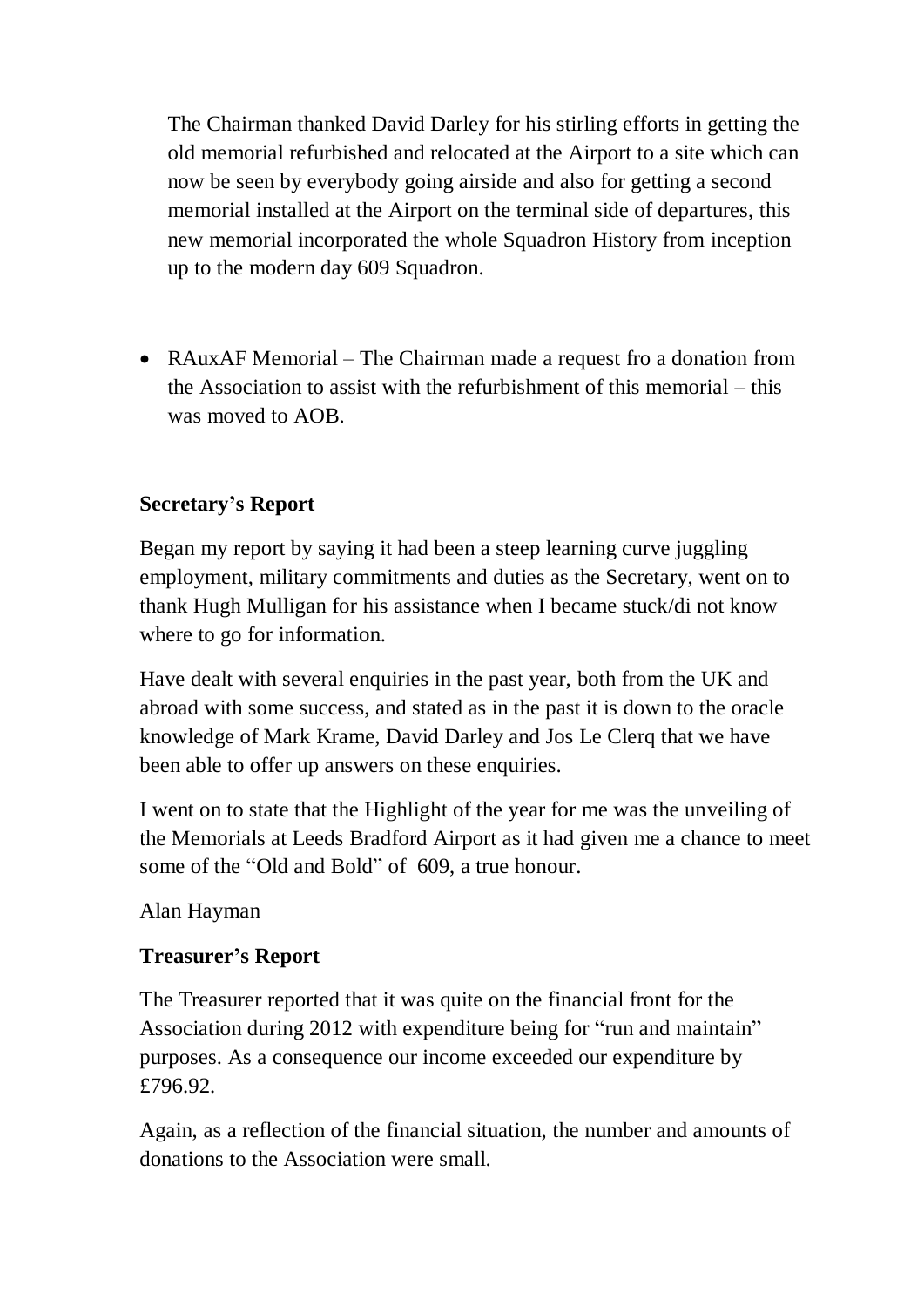Although our cash situation is currently healthy we do need to maintain this at a reasonable level to ensure any unexpected costs can be managed. Subscriptions are our main source of income, however it is still difficult to interest the new 609ers in the value of joining the Asscoiation.

She went on to thank those members who were paying their subscriptions by Standing Order, this has become a popular method of payment with more than half the members now paying by this method.

She stated that the Newsletter Editor has continued to fund the publication and postage of the newsletter for which she gratefully thanked him.

She went on to report that due to an error in an online transaction by a member who paid £7630.00 into the account in error, she has had to present two sets of figures.

She further went on to say that the error made by the member was picked up quickly and a refund was made to that member without undue delay.

Financial Details for the year were as follows and are as at 31 December 2012.

| <b>Total Income</b> | £10,359.00 |
|---------------------|------------|
| Expenditure         | £9,562.08  |
| Cash at Bank        | £ 6,869.61 |

After the adjustment for the error the figures are:

| <b>Total Income</b> | £ 2,729.00 |
|---------------------|------------|
| Expenditure         | £ 1,932.08 |
| Cash at Bank        | £ 6,896.61 |

Mike Foster asked the Treasurer where we banked and what type of account

The Treasurer stated we banked at Lloyds and it was a Charities account.

Rosemary Darley

Honorary Treasurer